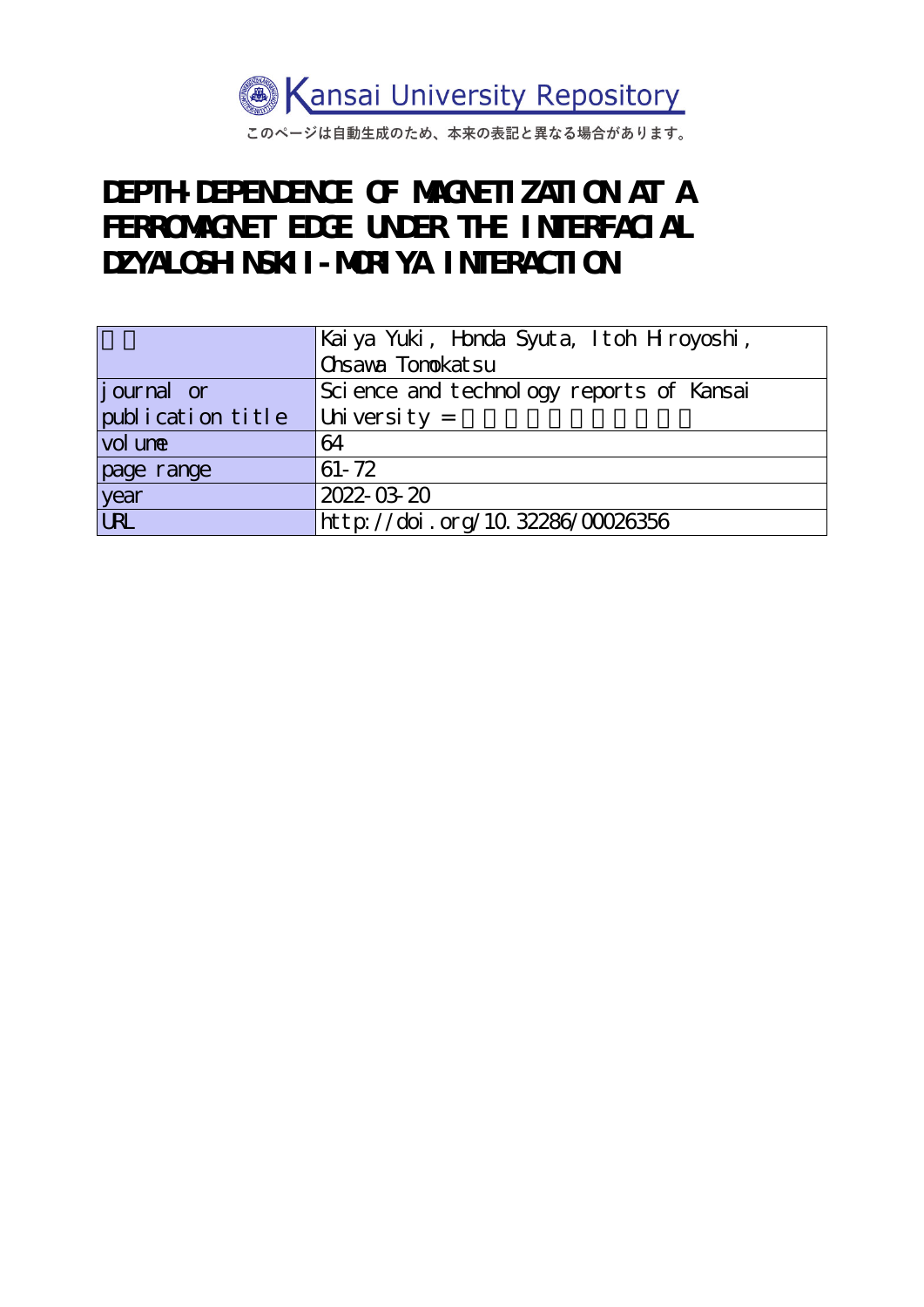# **DEPTH**-**DEPENDENCE OF MAGNETIZATION AT A FERROMAGNET EDGE UNDER THE INTERFACIAL DZYALOSHINSKII–MORIYA INTERACTION**

#### Yuki Kaiya,<sup>1</sup> Syuta Honda,<sup>1</sup><sup>\*</sup> Hiroyoshi Itoh,<sup>1</sup> and Tomokatsu Ohsawa<sup>2</sup>

(Received November 12, 2021)

#### **Abstract**

The interfacial Dzyaloshinskii–Moriya interaction (I-DMI) occurs in a ferromagnetic wire on a heavy metal. Magnetic moments (MMs) at the edge of the wire are forcibly canted by the I-DMI. The influence of the canting MM at the wire edge on the wire interior is unclear. Here, we theoretically investigate the MMs under the I-DMI. The effect of the canting of MMs at the edge of the interior is shown to increase with a smaller exchange energy and a larger perpendicular anisotropy. A cosine of the cant angle of the MMs decreases exponentially with distance from the edge.

#### 1 **Introduction**

Controlling the magnetic state of a ferromagnetic nanowire is necessary for the development of magnetic memories and arithmetic devices. A magnetic domain produced in the wire, which represents the binary digits of magnetic memories, is achieved by applying a spin current, or an external magnetic field.<sup>1),2)</sup> Spin-polarized current (SPC) induced domain motion is a particularly important issue for domain wall (i.e., racetrack) memories.<sup>3)</sup>

In a perpendicularly magnetized thin wire, a strip domain and a magnetic skyrmion are stabilized by the Dzyaloshinskii–Moriya interaction  $(DMI)^4$ . The interfacial DMI affects magnetic moments (MMs) near the interface and stabilizes the magnetic skyrmion, or strip domain, with a Néel-type domain wall in a wire layered upon a heavy metal, such as Pt or  $Ru<sup>5</sup>$ 

In ferromagnetic wire on a heavy metal system, the magnetic states of the domain wall exert an influence on the domain motion. $6$  The domain wall length is calculated from the magnetic energy,<sup> $7-9$ </sup> which is further discussed in Section 2. In a perpendicularly magnetized nanowire, the interfacial DMI strongly affects MMs near the wire edge and cants the MMs via a boundary condition of the magnetization at the edge. $10$ 

As summarized above, the domain wall length and the MMs canting at the edge have been investigated in a perpendicularly magnetized wire under the interfacial DMI. When the width of the wire is narrower, the cant of the MMs affects the magnetization in the wire. Although

<sup>1</sup> Department of Pure and Applied Physics, Kansai University, Suita, Osaka 564-8680, Japan

<sup>2</sup> Department of Electrical and Electronics Engineering, National Institute of Technology, Numazu College, Numazu, Shizuoka 410-8501, Japan

<sup>\*</sup> Correspondence to: Syuta Honda, Department of Pure and Applied Physics, Kansai University, Suita, Osaka 564-8680, Japan. E-mail: shonda@kansai-u.ac.jp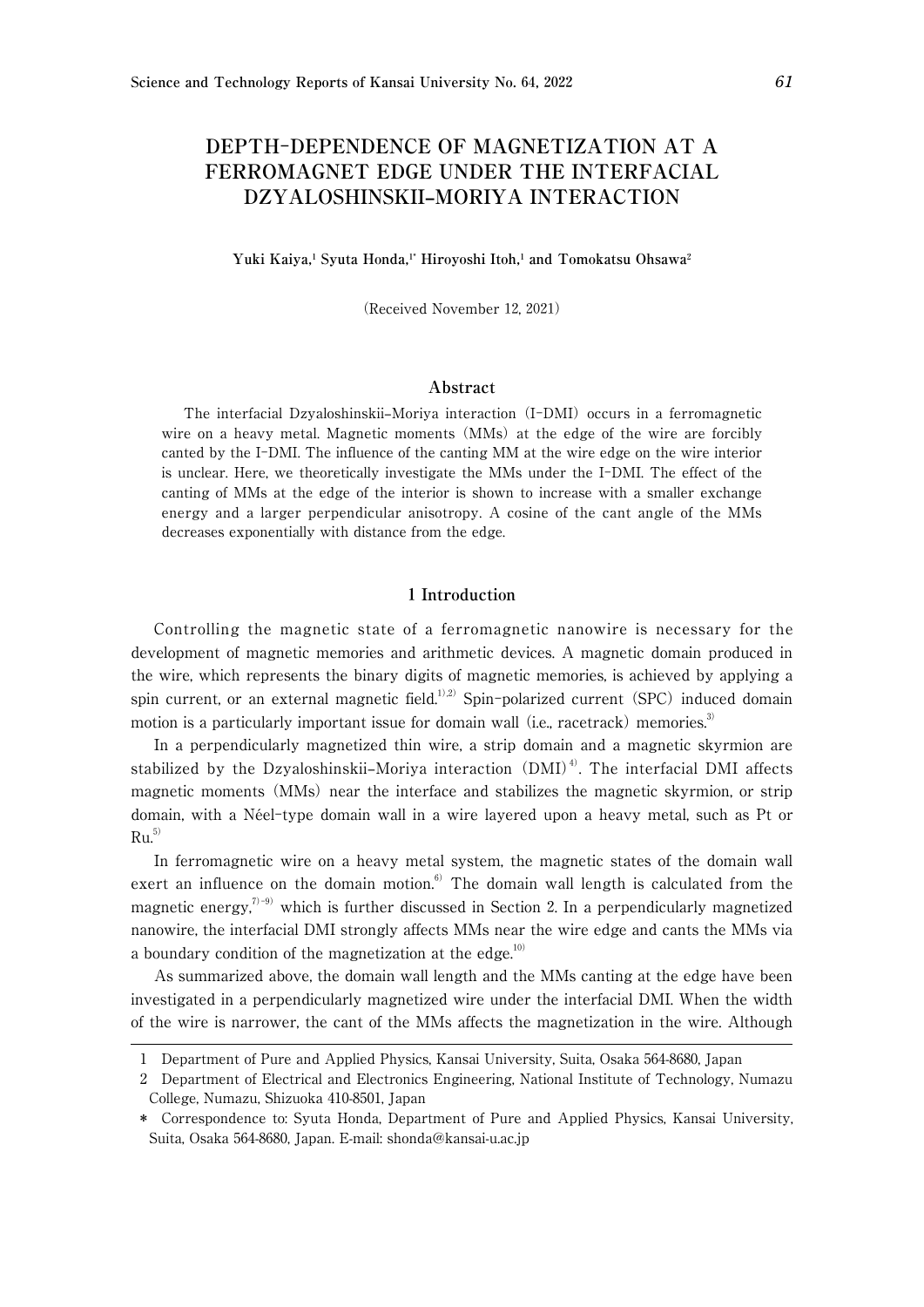the behavior of the magnetization near the wire edge is important for designing a device with a narrower wire, the effects of the cant of the MMs at the wire edge on the magnetization inside the wire are unclear. Additionally, a long-range interaction is not included in the theoretical calculation of the magnetization at the wire edge although the magnetization direction depends on the position. The long-range interaction can be introduced in a micromagnetic simulation.

Using a one-dimensional model, we investigated the influence of canting MMs at the wire edge due to the interfacial DMI on MMs inside the wire without a magnetic domain. First, we analyzed, via theoretical calculation, the relationship between the depth-dependence of the canting MMs and the magnetic parameters, such as perpendicular anisotropy. Next, we compared our theoretically calculated results with those of a micromagnetic simulation. In Section 2, we introduce the theoretical analyses of the length of a domain wall, the edge canting MMs under the interfacial DMI, and the region length of canting MMs. In Section 3, the MMs of a one-dimensional wire with interfacial DMI are simulated using a micromagnetic approach. In Section 4, we discuss our results and then summarize our study in Section 5, the conclusion.

#### 2 **Theoretical analysis of the region length of canting MMs**

# 2**.**1 **Related work for the domain wall length**

A domain wall length is estimated from an exchange energy and an anisotropic energy. Under a quasi-one-dimensional model, the exchange energy is given as

$$
E_{\text{ex}} \approx \int_{x_0}^{x_1} A S \left(\frac{\partial \theta}{\partial x}\right)^2 dx \tag{1}
$$

and the anisotropic energy as

$$
E_{k} = S \int_{x_0}^{x_1} K \sin^2 \theta dx
$$
\n<sup>(2)</sup>

where *A* represents the exchange stiffness constant;  $K$  is the effective perpendicularly anisotropy constant; S is the cross-sectional area of the region of MMs of  $\theta$ , where  $\theta$  is defined as the angle between an easy axis of magnetization and the MM; and  $x_0$  and  $x_1$  are the positions of domain wall edges. The effective perpendicularly anisotropy constant *K* is defined as  $K = K_0 - \frac{1}{2} N_d \mu_0 M_s^2$ , where  $K_0$  is the intrinsic anisotropy constant;  $M_s$  the saturation magnetization;  $N_d$  the demagnetizing factor; and  $\mu_0$  the magnetic constant.  $\frac{1}{2}N_d\mu_0M_s^2$  is the energy density of the demagnetizing field. When  $K_0$  is larger than  $\frac{1}{2}N_d\mu_0 M_s^2$ , the magnetization points in the direction perpendicularly to the longitudinal direction of the wire.

$$
\partial^2 \theta / \partial x^2 = (K/A)\sin\theta \cos\theta \tag{3}
$$

is given from  $E_{ex}+E_k$  and the principle of least action.<sup>7),8)</sup>

Since  $\theta$  of MMs changes from 0 rad to  $-\pi$  rad at the domain wall,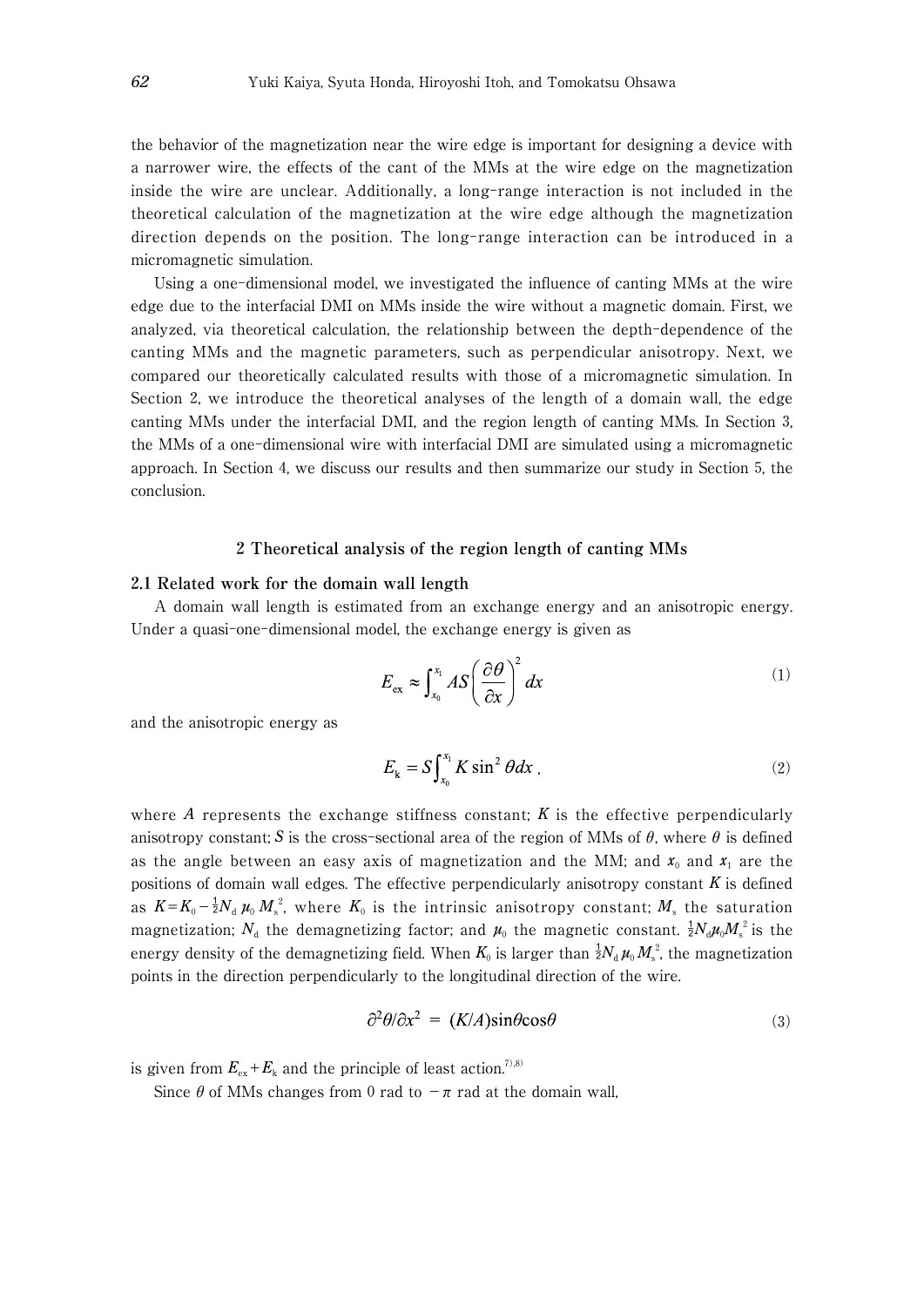## *DEPTH-DEPENDENCE OF MAGNETIZATION AT A FERROMAGNET EDGE 63 UNDER THE INTERFACIAL DZYALOSHINSKII–MORIYA INTERACTION*

$$
\theta_{\rm DW}(x) = 2 \arctan\left(\exp\left(-\frac{x}{\sqrt{A/K}}\right)\right) \tag{4}
$$

is given from (3), where  $x=0$  is the middle of the domain wall, which is plotted with a solid curve in Fig. 1(a). By using a linear approximation with a gradient of  $\partial \theta_{DW}(x)/\partial x|_{x=0}$ , the length of the domain wall  $L_{\text{DW}}$  in a perpendicularly magnetized thin wire is given as

$$
L_{\rm DW} = \pi \sqrt{\frac{A}{K}} \,. \tag{5}
$$

The linearly approximated  $\theta_{\text{DW}}(x)$  is also plotted with a broken line in Fig. 1(a). The exchange length  $L_{ex}$  is defined as  $L_{ex} = (A/K)^{1/2.9}$ . .

In a perpendicularly magnetized nanowire, the interfacial DMI strongly affects MMs near the wire edge and cants the MMs via a boundary condition of the magnetization at the edge, as shown in Fig. 1(c).<sup>7)</sup> The boundary condition is described by the equation:<sup>10)</sup>

$$
\frac{dm'}{dn} = \frac{D}{2A}(z \times n) \times m',\tag{6}
$$

where *D* represents the interfacial DMI parameter, *m'* the unit vector of the MM, *n* the normal vector at the wire surface, and *z* the unit vector of the +*z*-direction, which is the direction perpendicular to the magnetized nanowire from the heavy metal. *dm'*/*dn* is the directional derivative of *m'* for the direction of *n*. Equation (6) is derived from a variation in the magnetic energy. For example, the boundary condition for the -*x*-direction at the edge is ∂*m'*/∂*x*= *D*/(2*A*)( $m_z$ , 0,  $-m_x$ ) and from (6),  $m'=(m_x, m_y, m_z)$ ,  $n = (-1, 0, 0)$ , and  $z = (0, 0, 1)$ . The angle between the *z*-axis and the MMs at the edge,  $\theta_0$ , is given by

$$
\sin \theta_0 = \pm \frac{D}{2A} \sqrt{\frac{A}{K}} \tag{7}
$$

from the above boundary condition and  $(3)$ .<sup>10)</sup>

#### 2**.**2 **Region length of canting MMs**

We analyzed the length of the region in which the MMs are canted by the interfacial DMI and its boundary condition  $L_{\text{D}}$ , which is shown in Fig. 1(c). From (3) and (7),



**Fig. 1.** Illustration of (a)  $\theta_{DW}$ , (b) MMs near the domain wall, and (c) MMs by the edge in the nanowire under the interfacial DMI on heavy metal. Each thick arrow indicates the direction of the MM. The grey gradation regions in  $(b)$  and  $(c)$  represent the surface at which interfacial DMI occurs.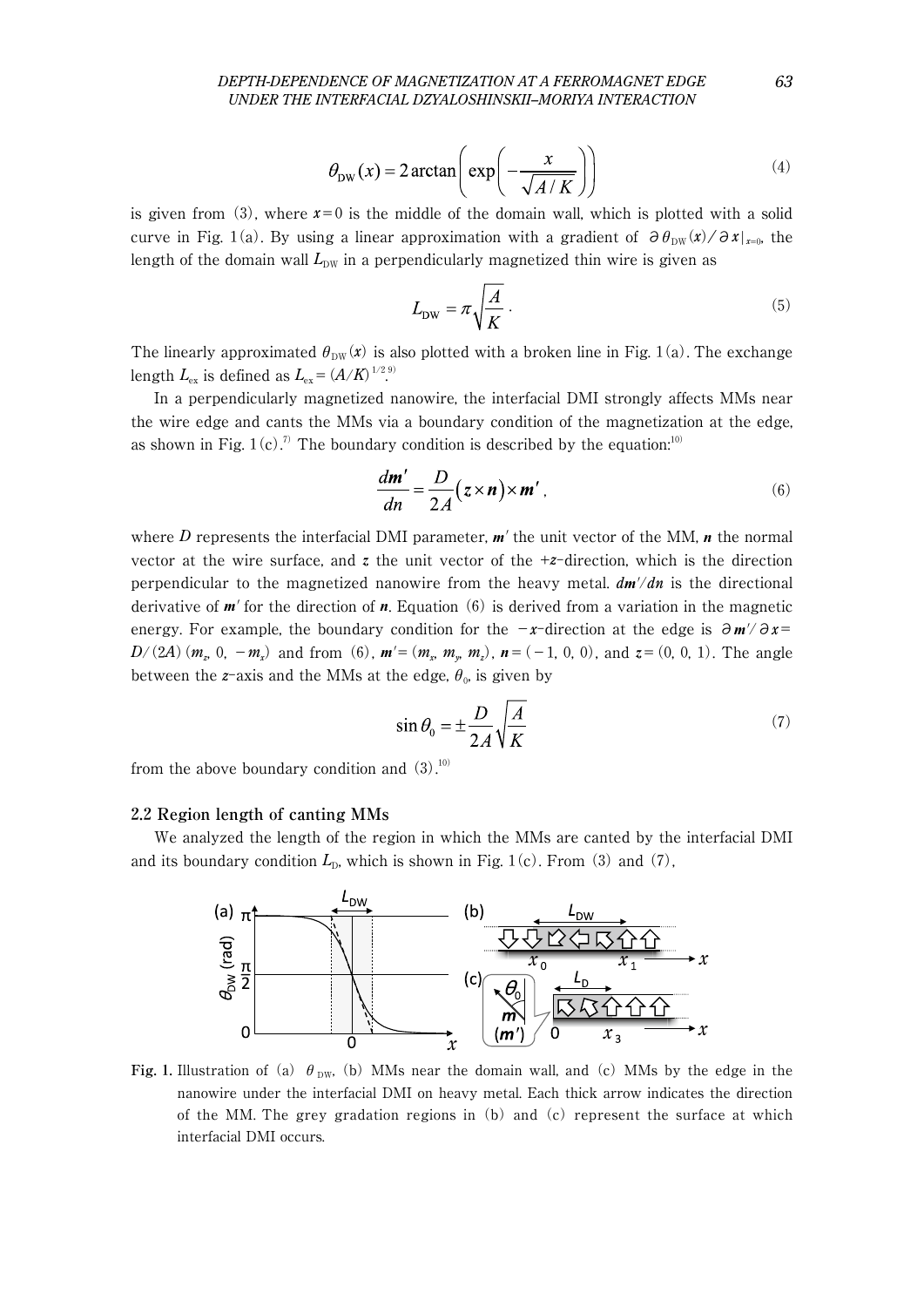$$
\theta(x) = 2 \arctan\left(\tan\left(\frac{\theta_0}{2}\right) \exp\left(-\frac{x}{\sqrt{A/K}}\right)\right).
$$
 (8)

( $\theta$ (*x*) with  $\theta_0 = \pi/2$  equals to (4).) From a linear equation using  $\partial \theta(x)/\partial x|_{x=0}$ , *L*<sub>D</sub> is calculated as

$$
L_{\rm D} = \frac{\theta_0}{\sin \theta_0} \sqrt{\frac{A}{K}} \,. \tag{9}
$$

As  $L_{\text{D}}$  approaches  $(A/K)^{1/2}$  and  $\infty$ ,  $\theta_0$  approaches 0 and  $\pi$ , respectively. These convergence values are independent of the value of *D*.

We show  $L_{\text{D}}(\theta_0)$  normalized by  $L_{\text{ex}}$  in Fig. 2. In our calculations, we presumed that  $\theta_0$  does not depend on *A* or *K*. Hence, it is presumed that  $\theta_0$ , shown by a line in Fig. 2, changes as *D* changes.



Fig. 2.  $L_{\text{D}}$  and  $L'_{\text{D}}$ , which are estimated by Eq. (9) and (15), respectively, normalized by  $L_{\text{ex}}$ .

 $L_{\rm D}$  /  $L_{\rm ex}$  increases monotonically with increasing  $\theta_{0}$ .  $L_{\rm D}$  /  $L_{\rm ex}$  touches the line of  $\theta_{0}$  at  $\theta_{0} = \pi$ /2. At the other regions where  $0 < \theta_0 < \pi/2$ ,  $L_D / L_{ex}$  is larger than the line of  $\theta_0$ ,  $L_D(\theta_0 \ge \pi/2)$ is considerably increased with increasing  $\theta_0$ .

#### 3 **Simulation of the magnetization**

#### 3**.**1 **Model and method**

Next, we show the simulation results of the magnetic structure in the wire with the interfacial DMI. In the simulation, the long-range dipole–dipole interactions, which are not considered in the aforementioned analysis, are taken into account in the calculations of the energy and the magnetic field. One-dimensional wire structures with 100 nm length in the *x*-direction ( $l_x$ =100 nm,  $l_y$ =1 nm,  $l_z$ =1 nm) were used in the micromagnetic simulation. Simulations were carried out by dividing each wire into small cubic cells with dimensions of 1.0 nm  $\times$  1.0 nm  $\times$  1.0 nm, and the MM of each cell was calculated using the Landau–Lifshitz– Gilbert equation: $10)$ ,11)

$$
\frac{\partial \mathbf{m}}{\partial t} = -\left|\gamma\right| \mathbf{m} \times \mathbf{B}_{\text{eff}} + \alpha \mathbf{m} \times \frac{\partial \mathbf{m}}{\partial t} \tag{10}
$$

where **m** represents the unit vector of the MM within each cell; *t* the simulation time;  $\gamma =$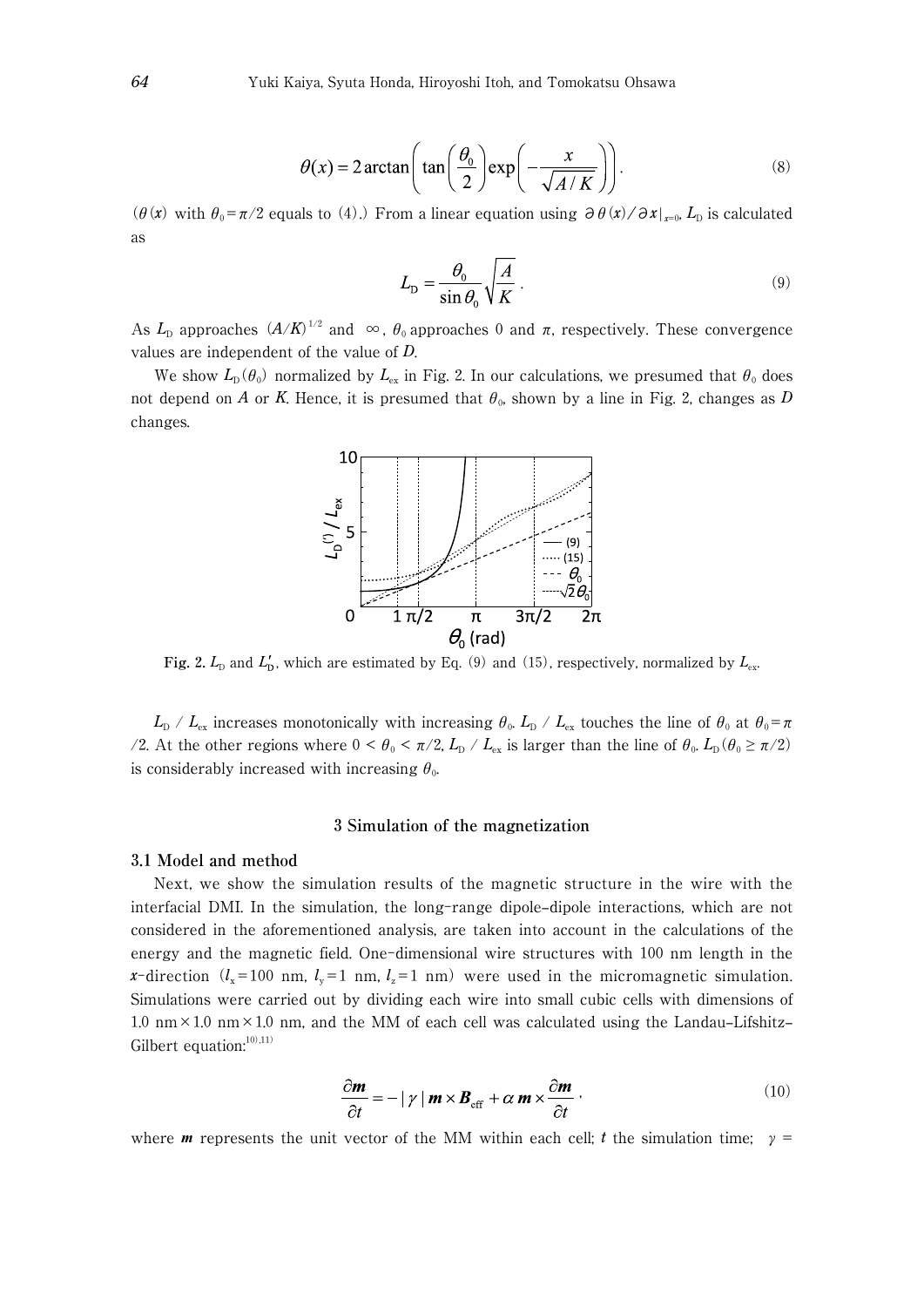$-1.76 \times 10^{11}$  rad⋅s<sup>-1</sup>⋅T<sup>-1</sup> the gyromagnetic ratio; and α=0.1 the damping constant. **B**<sub>eff</sub> is the effective magnetic field composed of the contributions from long-range magnetic dipole–dipole interactions, short-range exchange interactions, interfacial DMI, and a perpendicular anisotropy term.

To estimate the effective magnetic fields, the following parameter values were set for the simulation: saturation magnetization  $M_s = 1000 \text{ kA·m}^{-1}$ ;  $D = 3.0 \text{ mJ·m}^{-2}$ ;  $A_0 = 15 \text{ pJ·m}^{-1}$ ; and the intrinsic anisotropy constant  $K_0 = 0.814$  MJ⋅m<sup>-3</sup> ( $K = 0.50$  MJ⋅m<sup>-3</sup>).<sup>10)</sup> *K* was estimated from  $K = K_0 - \frac{1}{2} N_d \mu_0 M_s^2$ , where  $N_d \sim 0.5$  represents the demagnetizing factor; and  $\mu_0$  is the magnetic constant. The  $N_d$  is approximated by an infinite cylinder and  $\frac{1}{2}N_d \mu_0 M_s^2$  is  $\pi \times 10^5$  J⋅m<sup>-3</sup>. The  $K_0$ value was chosen to move the effective perpendicular anisotropy constant of the simulation closer to that of previous analyses.

Since the magnetic characteristics of a wire are affected by the strength of the interfacial DMI and the magnetic properties of the wire, with the latter controllable by compositional and strain modulation,<sup>12)-14)</sup> in several simulations we used either  $A' = \sigma A_0$  or  $K_0' = \sigma' K_0$  instead of  $A_0$ or  $K_0$ , respectively, to assess the relationship between the magnetization and the magnetic parameters. σ' provides  $K^{\prime} = \sigma K = \sigma^{\prime} K_0 - \frac{1}{2} N_{\rm d} \mu_0 M_{\rm s}^2 > 0$ .

The boundary condition at the edge of the wire is  $\partial m / \partial x = D/(2A)(m_x, 0, -m_y)$ . With one-dimensional systems, the boundary conditions at the longitudinal side edges are ∂*m*/∂*y* =0 and ∂*m*/∂*z*=0.

## 3**.**2 **Simulation results**

Two types of magnetizations were simulated to determine the effect of the boundary condition, represented in (6), on the magnetization. One is the magnetization considering the boundary condition of  $dm/dn=0$ ; and the other is that considering (6). The MM of each cell near the left edge is shown in Fig. 3.



**Fig.** 3**.** Simulation results of the MMs in the one-dimensional wire considering the boundary condition of (a)  $dm/dn=0$  and (b) Eq. (6). The direction of the MM in each cell near the edge is shown with a small arrow.

The total magnetic energy of the system from (6) is  $1.3 \times 10^{-21}$  J smaller than that from  $dm/dn=0$ . The following were considered: the energy difference of the magneto static energy from the long-range magnetic dipole–dipole interactions is  $-0.18 \times 10^{-21}$  J; the exchange energy is  $+0.49\times10^{-21}$  J; the perpendicular anisotropy energy is  $+0.62\times10^{-21}$  J; and the interfacial DMI energy is  $-2.8 \times 10^{-21}$  J. As the interfacial DMI decreases with consideration of the boundary condition of (6), the total energy decreases.

In the system with  $dm/dn=0$ , all MMs pointed to the +*z*-direction, as shown in Fig. 3(a). Meanwhile, the MM at the edge  $(x=1 \text{ nm})$  canted outside of the wire in the system using (6), as shown in Fig. 3(b). The value of cant angle  $\theta$  decreased with increasing x, and the MM canted slightly, even when  $x=10$  nm.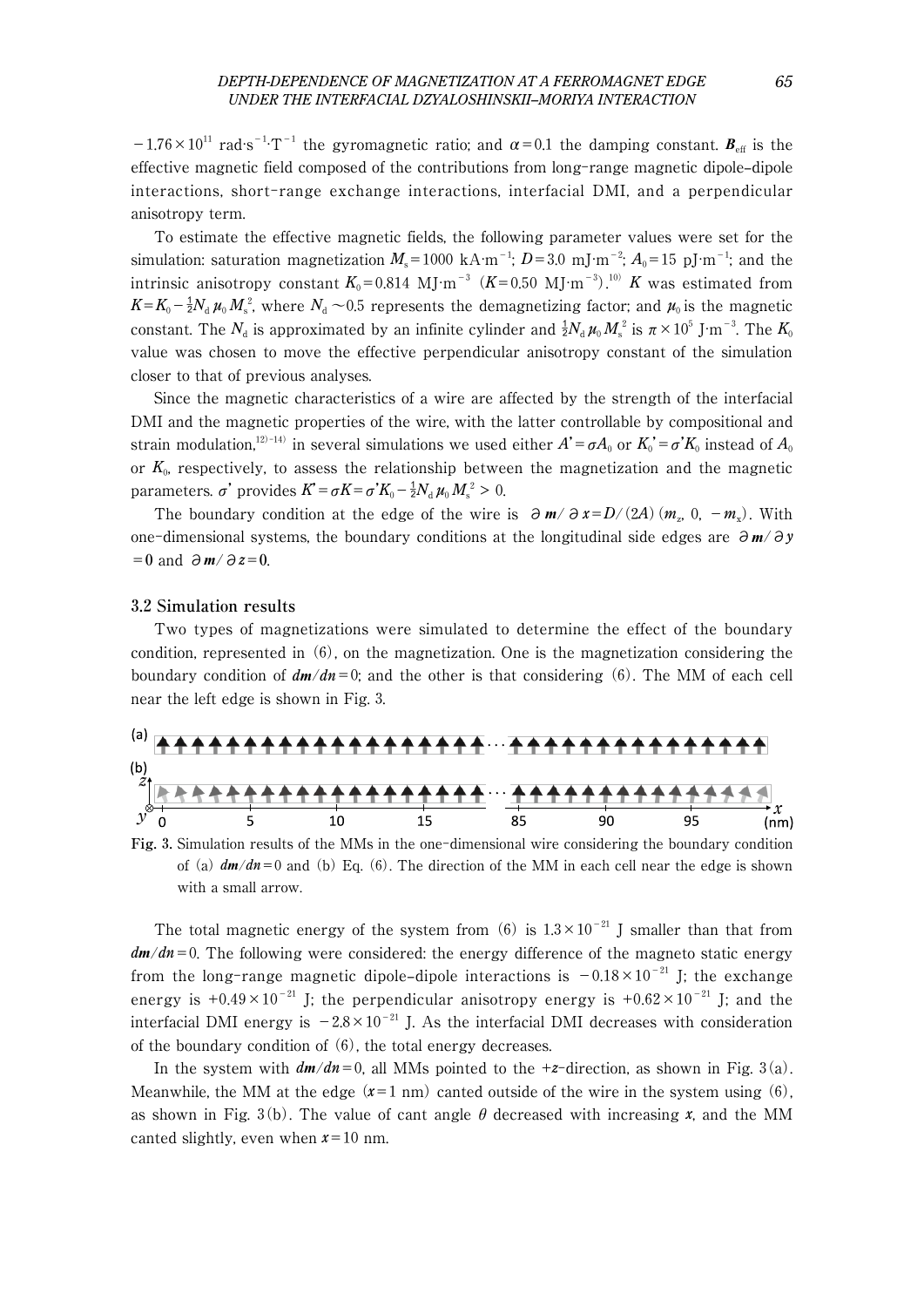When (6) boundary conditions are applied, the cant angle  $\theta$  as a function of *x* is denoted by the open circles in Fig. 4. To consider the *x*-dependence of  $\theta$ , we plotted  $1-\cos\theta$  using a linear-log plot, as shown by the inset of Fig. 4.



**Fig. 4.** Simulation results of the  $\theta$  of each MM in the one-dimensional wire with Eq. (6). The inset shows the values that subtracted cos  $\theta$  from 1 with a linear-log plot.

The simulated cant angle of MMs at the wire edges,  $\theta_0$ , was 0.38 rad. This value is 33 percent smaller than  $\theta_0 = 0.55$  rad, the analytical value. The simulated value of **m** at  $x=0$  nm was  $(-\sin\theta_0, 0, \cos\theta_0)$  and **m** at  $x=1$  nm was  $(-\sin\theta_1, 0, \cos\theta_1)$ , where  $\theta_1$  was 0.30 rad. This variance is consistent with the analytical equation of the boundary condition.

The *x*-dependence of  $\theta$ , 1-cos $\theta$ , decreased exponentially as a function of *x* and its decay length was 2.2 nm. In other words,  $1-\cos\theta$  can be approximated as  $(1-\cos\theta_0) \exp(-x/\lambda)$ with  $\lambda \approx 2.2$  nm.

Additionally, the above-simulated  $\lambda$  was compared with the analytical value.  $\theta(x)$  of (8) is approximated as

$$
1 - \cos \theta(x) \approx (1 - \cos \theta_0) \exp\left(-\frac{2}{\sqrt{A/K}}x\right).
$$
 (11)

 $\frac{1}{2}(A/K)^{1/2}$  corresponds to  $\lambda$  and the analytical value of  $\frac{1}{2}(A/K)^{1/2}$  is 2.7 nm, which is 23 percent greater than the 2.2 nm of  $\lambda$  estimated from the simulation.

We first estimated  $L<sub>D</sub>$  using a linear approximation of  $\theta$  from the simulation result. We plotted  $f(x) = (\theta_1 - \theta_0) x / 10^{-9} + \theta_0$  in Fig. 4 (broken lines). *x*, provided  $f(x) = 0$ , is approximately 4.9 nm. We define *x*, provided  $f(x) = 0$ , as the  $L<sub>D</sub>$  obtained from the simulation result. This value is 28 percent smaller than the analytical value of  $L_p = 6.8$  nm calculated from (9) and using  $\theta_0$ =0.38 rad from the simulation result. This difference in the simulated and analytical values will be discussed in the next section.

Because several  $\theta_0$ ,  $\lambda$ , and  $L_D$  are discussed, we describe the two types of both  $\theta_0$ , and  $\lambda$ , and the three types of  $L_D$  with the following notation and rule:  $\theta_{0(a)}$  is calculated from (7);  $\theta_{0(s)}$ ,  $\lambda$ <sub>(s)</sub>, and  $L_{D(s)}$  are obtained from the simulation result;  $\lambda$ <sub>(a)</sub> is calculated from  $\frac{1}{2}(A/K)^{1/2}$ ;  $L_{D(s)}$  is calculated from (7) and  $\theta_{0(a)}$ ; and  $L_{D(a,s)}$  is calculated from (9) and  $\theta_{0(s)}$ . For example, for the previously discussed cases, the simulated  $L<sub>D</sub>$  of 4.9 nm is  $L<sub>D(s)</sub>$  and the analytical  $L<sub>D</sub>$  of 6.8 nm, obtained from  $(9)$ , is  $L_{D(a,s)}$ .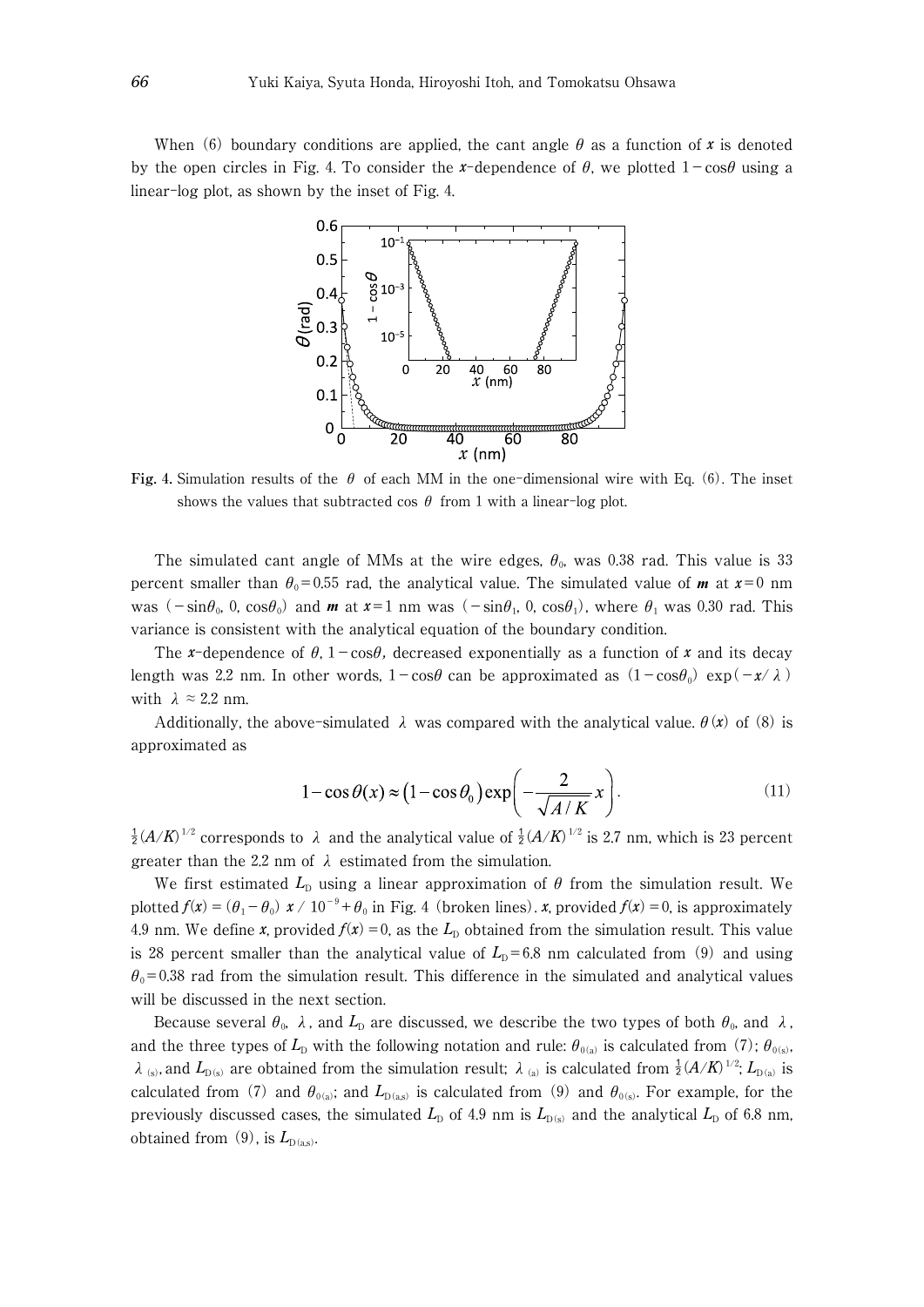## *DEPTH-DEPENDENCE OF MAGNETIZATION AT A FERROMAGNET EDGE 67 UNDER THE INTERFACIAL DZYALOSHINSKII–MORIYA INTERACTION*

Next, we investigated the *A*-dependence of  $\theta$ . Figure 5(a) shows  $\theta$  of the MMs in the wire with an exchange stiffness constant of  $A' = 0.5A_0 = 7.5$  pJ⋅m<sup>-1</sup>, and  $1.5A_0 = 22.5$  pJ⋅m<sup>-1</sup>, in the closed triangles and closed squares, respectively. The wire with  $0.5A_0$  had a  $\theta_{0(s)}$  of 0.43 rad, which is larger than that in the wire with 1.0 $A_0$ , where  $\lambda$ <sub>(s)</sub> and  $L_{D(s)}$  were 1.3 nm and 3.2 nm, respectively. Meanwhile, in the wire with 1.5 $A_0$ ,  $\theta_{0(s)}$ ,  $\lambda_{(s)}$ , and  $L_{D(s)}$  were 0.34 rad, 2.9 nm, and 6.2 nm, respectively. The simulated A-dependence of  $\theta_{0(s)}$ ,  $\lambda_{(s)}$ , and  $L_{D(s)}$  showed the same behavior as the analysis results. These simulated values were also smaller than the values obtained in the analytical results.

Next, we investigated the relationship between *K* and  $\theta$ . In Fig. 5(b),  $\theta$  of the MMs in the wire with a perpendicular anisotropy constant of  $K = 0.5K = 0.25$  MJ⋅m<sup>-3</sup> ( $K_0$ <sup>+</sup>=0.564 MJ⋅m<sup>-3</sup>) and  $1.5K=0.75$  MJ⋅m<sup>-3</sup> ( $K_0^{\prime}=0.106$  MJ⋅m<sup>-3</sup>), is shown by the open triangles and open squares, respectively. All other magnetic parameters are the same as those described in Section 3.1, and the plot with the open circles in Fig. 5 is the same as that shown in Fig. 4.



**Fig. 5.** Simulation results for  $\theta$  of each MM in the wire with (a)  $A' = A$  (circles), 0.5*A* (triangles), and 1.5*A* (squares) and (b) *K'*=*K* (circles), 0.5*K* (triangles), and 1.5*K* (squares). *A*' and *K*' are the exchange stiffness constant and perpendicular anisotropy constant used in each simulation, respectively.

The wire with 0.5*K* had a  $\theta_{0(s)}$  of 0.47 rad, which is larger than that in the wire with 1.0*K*.  $\lambda$ <sub>(s)</sub> and  $L_{D(s)}$  were 2.7 nm and 5.9 nm, respectively. Meanwhile, when the wire had a value of 1.5*K*,  $\theta_{0(s)}$ ,  $\lambda_{(s)}$ , and  $L_{D(s)}$  were 0.33 rad, 1.9 nm, and 4.3 nm, respectively. The behavior of the simulated *K*-dependence of  $\theta_{0(s)}$ ,  $\lambda_{(s)}$ , and  $L_{D(s)}$  is consistent with that of the analytical results. However, these simulated values are lower in magnitude than the analytical results.

Each simulation value and analytical value is described in Fig. 6. Although we can represent the two curves as a function of  $\sigma D^2/AK$ , they are shown to clarify the *A*-, *K*-dependence of  $\lambda$  and  $L_{\text{D}}$ .

Figure 6(a) compares  $\theta_{0}$  and  $\theta_{0}$  (s). The minimum value of  $\sigma$  in the analysis is 0.3.  $\theta_{0}$  (a) approaches  $\pi/2$ , as  $\sigma$  approaches 0.3.  $\theta_{0(s)}$  in the wire, with  $\sigma > 0.3$ ,  $\theta_{0(s)}$  decreased with increasing  $\sigma A$ . This behavior is consistent with  $\theta_{0(a)}$ . When  $\sigma < 0.3$ , the value of  $\theta_{0(s)}$  increased with decreasing  $\sigma A$ . Meanwhile,  $\theta_{0(s)}$  monotonically decreased with increasing  $\sigma K$ . Comparing  $\theta_{0(s)}$  and  $\theta_{0(s)}$  in the wire, with  $\sigma < 0.3$ , is challenging. The difference between the A- and *K*-dependence of  $\theta_{0(s)}$  is a result of long-range magnetic dipole-dipole interactions and the fact that this is a one-dimensional system. The  $\theta_{0(s)}$  values were smaller than  $\theta_{0(s)}$  values. These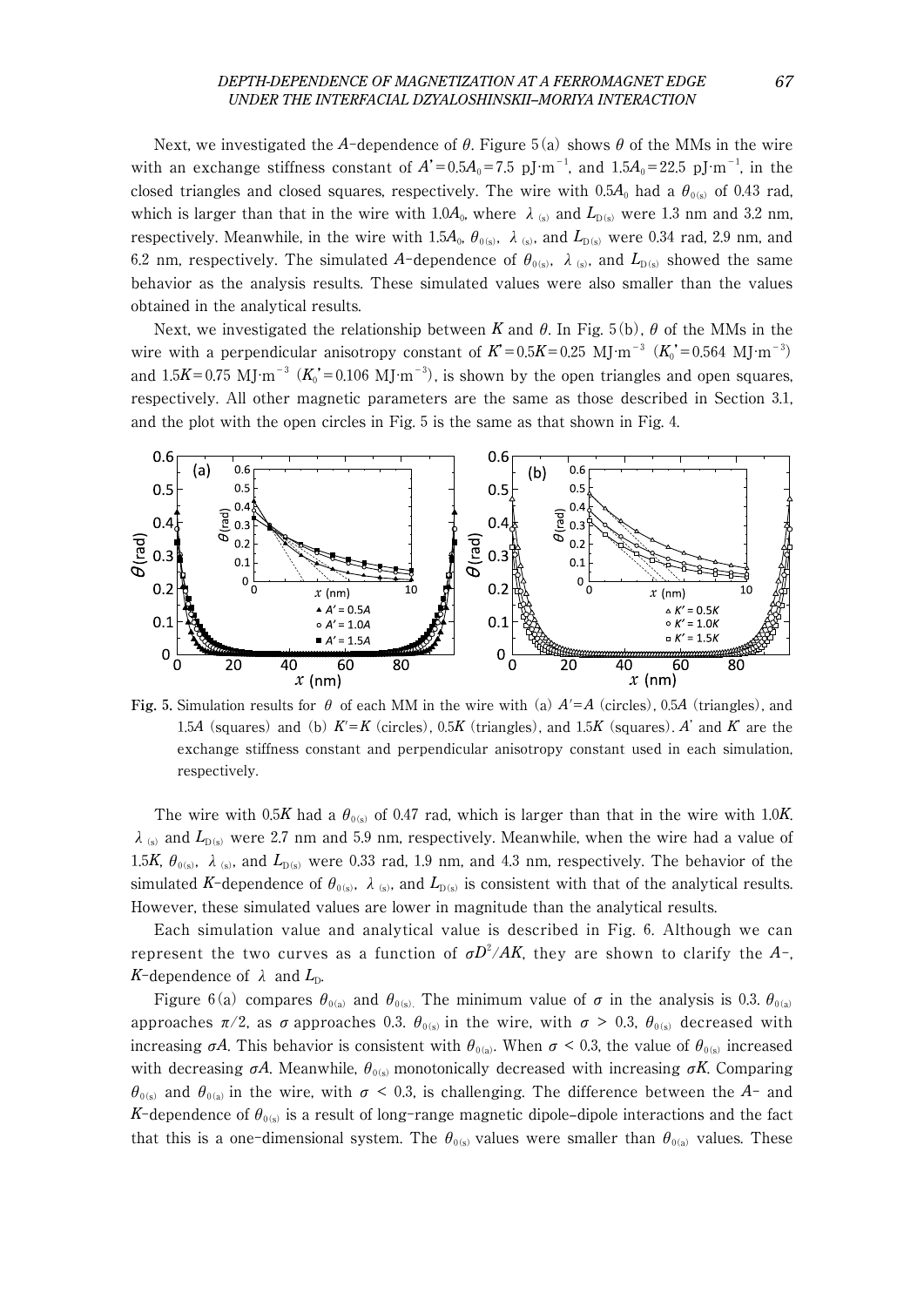differences will be discussed in Section 4.

Figure 6(b) shows the comparison between  $\lambda_{(a)}$  and  $\lambda_{(s)}$ . We estimated that  $\lambda_{(s)}$ , from  $\theta$ , to be in the range of  $0 \le x \le 10$  nm. Although the characteristics of  $A$ - and  $K$ -dependence of  $\lambda$ <sub>(s)</sub> were consistent with that of  $\lambda$ <sub>(a)</sub>, these simulation values were also smaller than those of the analytical results.



**Fig. 6.** *A*- and *K*-dependence of (a)  $\theta_0$ , (b)  $\lambda$ , and (c)  $L_p$ ,  $\sigma A_0$  or  $\sigma K_0$  instead of *A* or *K*, respectively. (a) The solid curve indicates the  $A$ - and  $K$ -dependence of  $\theta_{0(a)}$ . The circles and squares indicate the  $A$ - and  $K$ -dependence of  $\theta_{0(s)}$ , respectively. (b) The solid and dashed curves indicate the  $A^-$  and  $K^-$ -dependence of  $\lambda_{(a)}$ , respectively, and the circles and square indicate the *A*- and *K*-dependence of  $\lambda$ <sub>(s)</sub>. (c) The solid curve, open circles, and plus signs indicate the *A*-dependence of  $L_{D(a)}$ ,  $L_{D(a,s)}$ , and  $L_{D(s)}$ , respectively, and the dashed curve, open squares, and cross marks indicate the *K*-dependence of  $L_{D(a)}$ ,  $L_{D(a,s)}$ , and  $L_{D(s)}$ , respectively.

The comparison of three types of  $L<sub>D</sub>$  is shown in Fig. 6(c). The *A*-dependence of  $L<sub>D(a,s)</sub>$  was closer to that of  $L_{D(a)}$ . From Fig. 2, we observed that the  $\theta_0$ -dependence of  $L_D$  is small when  $\theta_0$ is smaller than 1 rad. Hence, the *A*- and *K*-dependence of  $L_{D(as)}$  is almost equal to that of  $L_{D(a)}$ , although the *A*- and *K*-dependence of  $\theta_{0(s)}$  differs from that of  $\theta_{0(s)}$ . However, the *A*- and *K*-dependences of  $L_{D(s)}$  were smaller than those of  $L_{D(s)}$  and  $L_{D(s,s)}$ . Almost all  $\theta_{O(s)}$ ,  $\lambda_{(s)}$ , and  $L_{D(s)}$  values were smaller than the analytical values, as will be discussed later.

In our system thus far, MMs at the edges cant outside of the edge. When  $D$  is  $-3.0$ mJ∙m<sup>-2</sup>, MMs at the edges cant inside the edge, as shown in Fig. 7, and  $\theta_0$  was 0.53 rad.



Fig. 7. Simulation results of MMs in the one-dimensional wire with  $D = -3.0 \times 10^{-3}$  J⋅m<sup>-2</sup>. The direction of MMs near the edges is indicated with arrows.

#### 4 **Discussion**

One reason for the difference between simulation and analytical results is the estimation and presumption of demagnetization. The anisotropy energy, (2), considers the local dipole interaction but not the long-range magnetic dipole–dipole interactions. To estimate the  $K_0$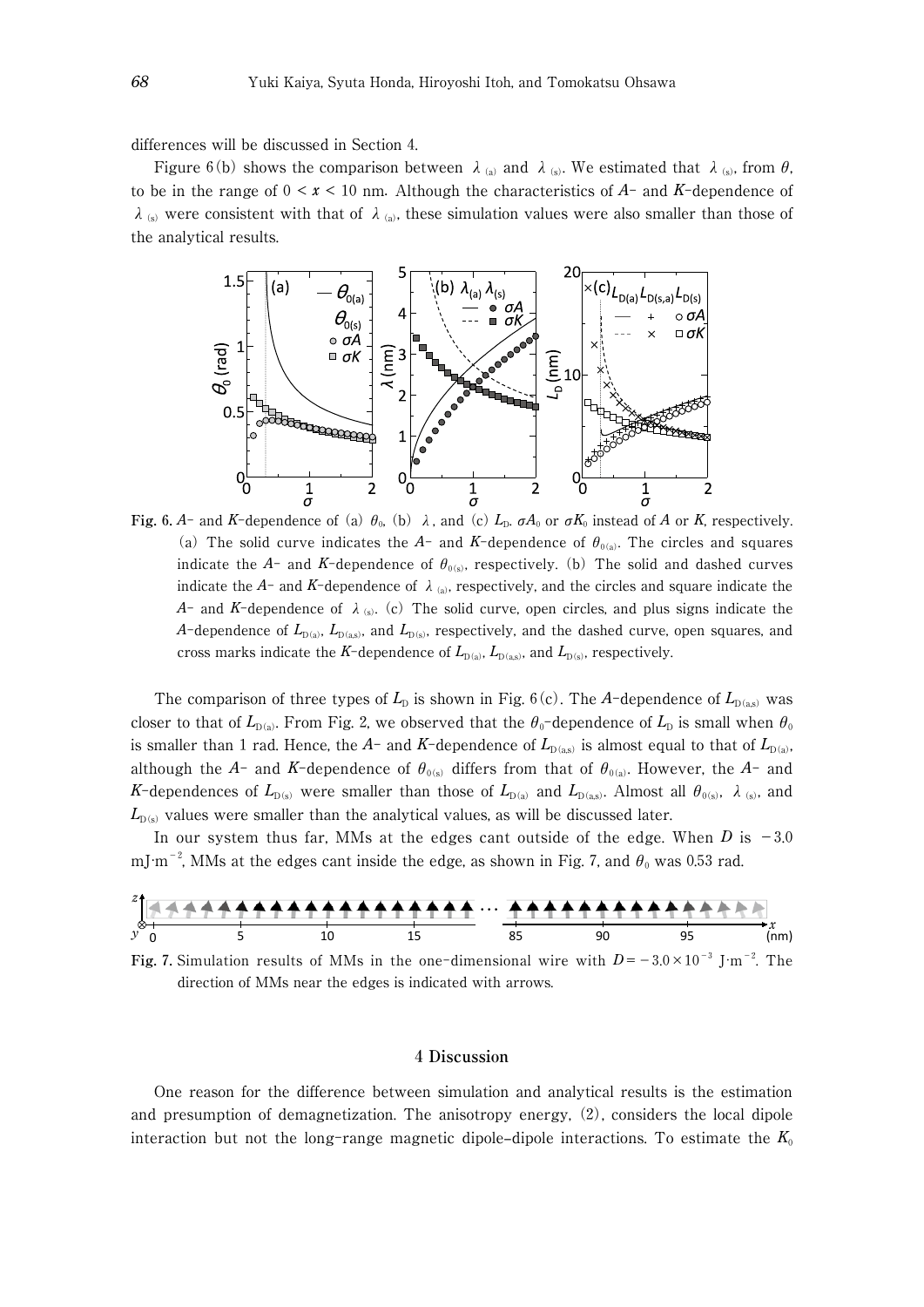used in the simulation, we assumed a demagnetizing factor of an infinite cylinder; however, our focus is on the magnetization near the edge. When the magnetization cants at the edge, a magnetic pole is produced there. At the edge of the wire, having the equable MMs,  $N_d$  for  $\frac{1}{2}N_d$  $\mu_0 M_s^2$  is 0.2 (diagonal elements of the demagnetizing tensor are  $N_x=0.2$ ,  $N_y=0.4$ ,  $N_z=0.4$ ). Furthermore, in the wire with position-dependent MMs, the demagnetizing factor decreases further and the  $K_0$  approaches K nearer the edge, assuming K is independent of position. The position-dependence of  $K_0$  may influence the results of the study.

In this study, the values of the minimum  $L_{D(a)} = (1.5A/K)^{1/2}$  and  $\lambda_{(a)} = \frac{1}{2}(A/K)^{1/2}$  are approximately 6.71 nm and 2.8 nm, respectively, with 15 pJ⋅m<sup>-1</sup> of *A* and 0.50 MJ⋅m<sup>-3</sup> of *K*. For comparison, we have calculated  $L_{D(a)}$  and  $\lambda_{(a)}$  for other perpendicularly magnetized materials. CoFeB has an *A* value of approximately 30 pJ⋅m<sup>-1</sup> and  $K=0.50$  MJ⋅m<sup>-3</sup>.<sup>15),16)</sup> In this case, the . minimum  $L_{D(a)}$  and  $\lambda_{(a)}$  are approximately 9.5 nm and 3.8 nm, respectively. TbFeCo has an *A* value of approximately 1.0 pJ⋅m<sup>-1</sup> and K=0.1 MJ⋅m<sup>-3</sup>,<sup>77</sup> resulting in a minimum  $L_{D(a)}$  and  $\lambda_{(a)}$ , of approximately 3.9 nm and 1.6 nm, respectively. Based on their *A* and *K* values, betterknown perpendicular magnetized materials may have  $L_{d(a)}$  and  $\lambda_{(a)}$  values of several dozen nanometers.

The value of intrinsic anisotropy  $K_0$  was approximately 60 percent larger than that of effective anisotropy  $K$  in our findings. This resulted in the difference between the analytical and simulation results. Some materials might have a  $K$  that is close to  $K_0$ . It is known that the saturation magnetization of TbFeCo can be controlled from 45 kA/m to 350 kA/m with a compositional modulation<sup>17)</sup>. In the case of  $M_s$ =45 kA/m, the demagnetization energy density,  $\frac{1}{2}\mu_0 M_s^2$ , is 1.27 kJ⋅m<sup>-3</sup>, which is sufficiently smaller than the 0.1 MJ⋅m<sup>-3</sup> of the effective anisotropy energy density, which we assume to be the maximum value of  $N_d$ . The demagnetization hardly depends on the effective anisotropy, and hence the  $K_0$  value approaches the  $K$  value. In this case, the simulation results may equal the analytical results.

Earlier, we estimated  $L_{DW}$  by using the linear approximation with a gradient of ∂ $\theta(x)/\partial x|_{x=0}$ . The domain wall length is sometimes estimated using a different approximation.<sup>8)</sup> In such a case,  $\theta(x)$  is approximated as a linear equation prior to the energy calculation. In the DW,  $\theta(x)$  in the integrand for the energy calculation is approximated as  $\theta(x) = (\pi/L_{DW})x$  because  $\theta(x)$  changes from 0 to  $\pi$  rad by  $L_{\text{DW}}$ . Hence, this anisotropic energy  $E'_{k}$  is approximated as

$$
E'_{k} \approx \frac{SL'_{DW}}{\pi} \int_0^{\pi} K \sin^2 \theta d\theta \tag{12}
$$

and the domain wall length  $L'_{\text{DW}}$  is also given as

$$
L'_{\text{DW}} = \sqrt{2}\pi \sqrt{\frac{A}{K}}\tag{13}
$$

from  $\partial (E'_k + E_{ex}) / \partial L_{DW} = 0$  of the variation principle.

Similarly,  $L<sub>D</sub>$  is also calculated. In the integrand for the energy calculation  $\theta(x)$  is approximated as  $\theta(x) = -(\theta_0 / L_D') x + \theta_0$ . Here, we express  $L_D'$  and  $E_k''$  as  $L_D$  and  $E_k$ , respectively.  $E''_k$  for  $L'_D$  is approximated as

$$
E_{\rm k}^{\prime\prime} = \frac{SL_{\rm D}^{\prime}}{\theta_0} \int_0^{\theta_0} K \sin^2 \theta d\theta \tag{14}
$$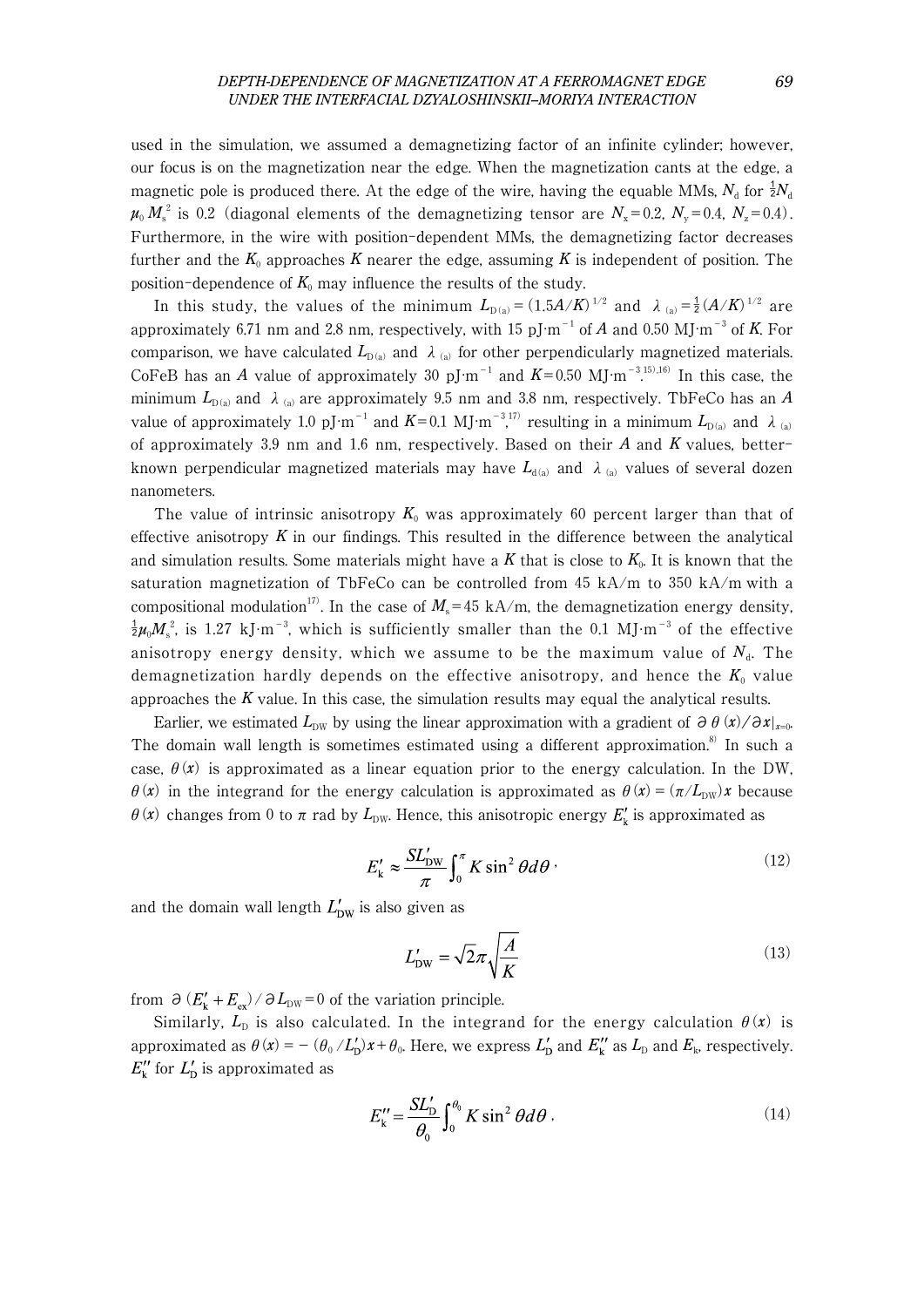and  $L'_D$  is given as

$$
L'_{\rm D} = \sqrt{2}\theta_0 \sqrt{\frac{A}{K \left(1 - \frac{\sin 2\theta_0}{2\theta_0}\right)}}.
$$
\n(15)

 $L'_{\rm D}$  is normalized by  $L_{\rm ex}$ , as shown by the dotted curve in Fig. 2.  $L'_{\rm D}$  increases with oscillation as  $\theta_0$  increases  $L'_{\rm p}$   $L_{\rm ex}$  by  $\theta_0 \ge \pi/2$  is near value to  $\sqrt{2}\theta_{\rm o}$ . Meanwhile,  $L'_{\rm p}$   $L_{\rm ex}$  by  $\theta_0 < \pi/2$  fails to attain  $\sqrt{2}\theta_0$  and  $L'_{\rm D}$  by  $\theta_0=0$  approaches to  $\sqrt{3} L_{\rm ex}$ .

A similar analysis applies to the system with a perpendicularly magnetized film or wire. For example, if  $\theta$  is changed to  $\theta_a$  from  $\theta_b$ ,  $E_k$  is substituted with

$$
E''_{\mathbf{k}} = \frac{SL_{\mathbf{W}}}{\theta_b - \theta_a} \int_{\theta_a}^{\theta_b} K \sin^2 \theta d\theta \,, \tag{16}
$$

and the domain wall length  $L<sub>W</sub>$  is estimated as

$$
L_{\rm w} = \sqrt{2} \left| \theta_b - \theta_a \right| \sqrt{K \left| 1 - \frac{\sin 2\theta_b - \sin 2\theta_a}{2(\theta_b - \theta_a)} \right|} \,. \tag{17}
$$

This formula might apply to a domain wall formed at a corner in an L-shaped wire or a domain wall in a wire with magnetizations canting by application of an external magnetic field and a SOT.

## 5 **Conclusion**

The interfacial DMI exerts an influence over the MMs by the edges in the nanowire. The magnitude and the effects of canting MMs inside the wire depend on *A*, *K*, and *D* values. The *L*<sub>D</sub> is approximately  $(A/K)^{1/2}$  when  $\theta_0$  is small. The *x*-dependence,  $1-\cos\theta(x)$ , decreases exponentially with  $\frac{1}{2}(A/K)^{1/2}$  of its decay length (the inset of Fig. 4 and (11)). The effect of canting of the MM at the edge on the inside grows with smaller *A* and larger *K* values. The length of the canting MM is approximately ten nanometers in better-known perpendicularly magnetized materials. This canting might have some effect on the domain formed in a narrow width wire. Our results are useful for magnetization analysis in magnetic devices with a ferromagnet layered on a heavy metal, such as domain motion memories and magnetic random access memory. Our studies use a one-dimensional model without the magnetic domain. Future studies should investigate the magnetic states of two- and three-dimensional models, such as a nanowire with the domain.

#### **Acknowledgment**

We are grateful to the Kansai University Fund for Supporting Young Scholars 2019.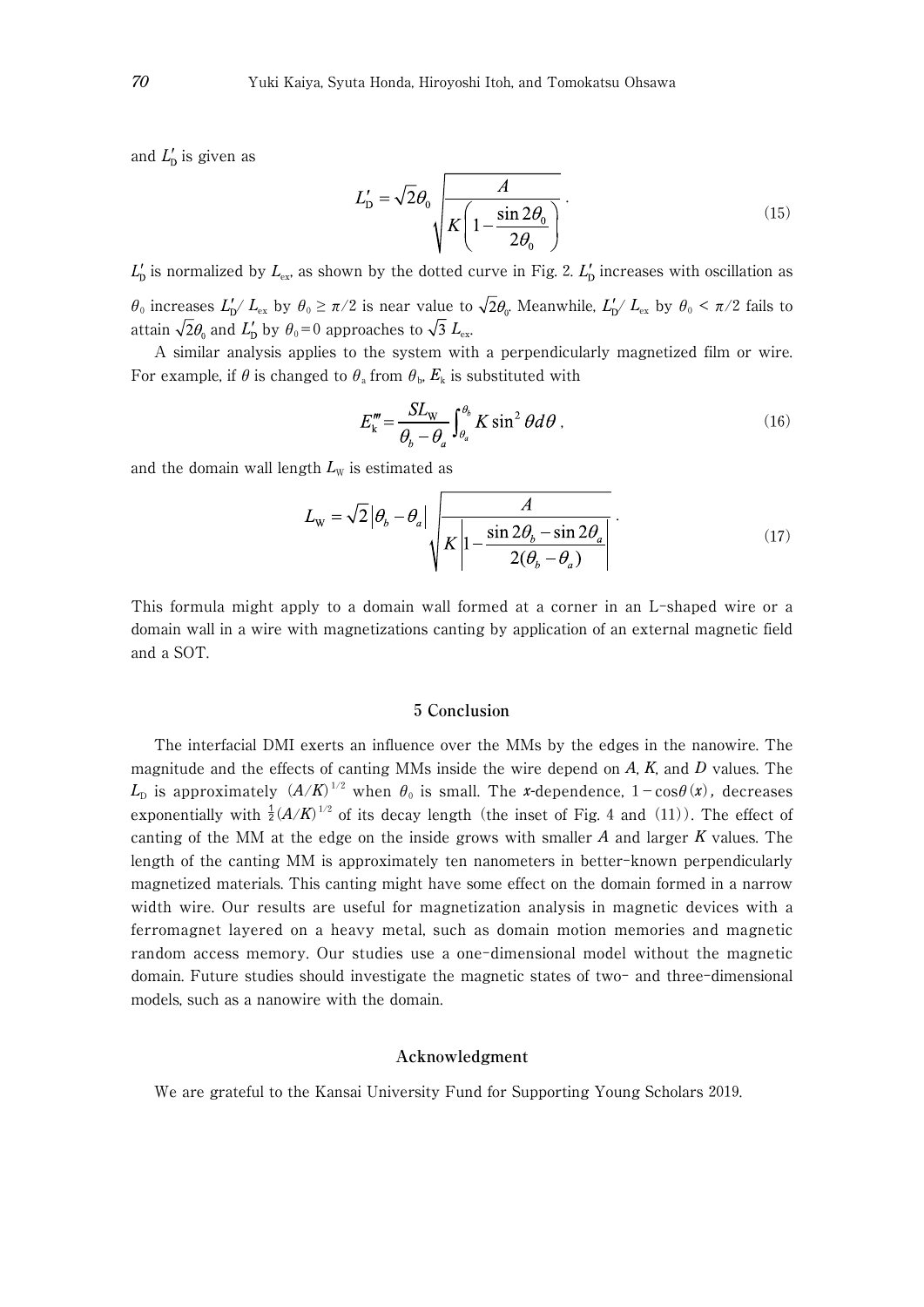#### **References**

- 1) A. Yamaguchi, T. Ono, S. Nasu, K. Miyake, K. Mibu, and T. Shinjo, Real-Space Observation of Current-Driven Domain Wall Motion in Submicron Magnetic Wires, *Physical Review Letter*, 92, 077205 (2004).
- 2) T. Ono, H. Miyajima, K. Shigeto, K. Mibu, N. Hosoito, and T. Shinjo, Propagation of a Magnetic Domain Wall in a Submicrometer Magnetic Wire, *Science*, 284, 468-470 (1999).
- 3) S. S. P. Parkin, M. Hayashi, and L. Thoms, Magnetic Domain-Wall Racetrack Memory, *Science*, 320, 190-194 (2008).
- 4) J. Iwasaki, M. Mochizuki, and N. Nagaosa, Current-Induced Skyrmion Dynamics in Constricted Geometries, *Nature Nanotech.*, 8, 742-747 (2013).
- 5) R. Tomasello, E. Martinez, R. Zivieri, L. Torres, M. Carpentieri, and G. Finocchio, A Strategy for the Design of Skyrmion Racetrack Memories, *Sci. Rep*., 4, 6784 (2014).
- 6) A. V. Khvalkovskiy, V. Cros, D. Apalkov, V. Nikitin, M. Krounbi, K. A. Zvezdin, A. Anane, J. Grollier, and A. Fert, Matching Domain-Wall Configuration and Spin-Orbit Torques for Efficient Domain-Wall Motion, *Phys. Rev. B*, 87, 020402(R) (2013).
- 7) A. Hubert and R. Schaefer, Magnetic Domains: The Analysis of Magnetic Microstructures, *Springer*, (1998).
- 8) S. Blundell, Magnetism in Condensed Matter (Oxford Master Series in Physics), *Oxford Univ Pr*,  $(2001)$ .
- 9) G. S. Abo, Y-Ki Hong, J. Park, J. Lee, W. Lee, and B.-C. Choi, Definition of Magnetic Exchange Length, *IEEE Trans. Magn*., 49, 4937-4939 (2013).
- 10) S. Rohart and T. Thiaville, Skyrmion Confinement in Ultrathin Film Nanostructures in the Presence of Dzyaloshinskii-Moriya Interaction, *Phys. Rev. B*, 88, 184422 (2013).
- 11) Y. Nakatani, Y. Uesaka, and N. Hayashi, Direct Solution of the Landau-Lifshitz-Gilbert Equation for Micromagnetics, *Jpn. J. Appl. Phys.*, 28, 2485 (1989).
- 12) G. Yu, Z. Wang, M. A.-Beygi1, C. He, X. Li, K. L. Wong, P. Nordeen, H. Wu, G. P. Carman, X. Han, I. A. Alhomoudi, P. K. Amiri, and K. L. Wang, Strain-induced Modulation of Perpendicular Magnetic Anisotropy in Ta/Cofeb/Mgo Structures Investigated by Ferromagnetic Resonance, *Appl. Phys. Lett.*, 106, 072402 (2015).
- 13) M. D. Stiles, W. M. Saslow, M. J. Donahue, and A. Zangwill, Adiabatic Domain Wall Motion and Landau-Lifshitz Damping, *Phys. Rev. B*, 75, 214423 (2007).
- 14) Y. Ren, Y. L. Zuo, M. S. Si, Z. Z. Zhang, Q. Y. Jin, and S. M. Zhou, Correlation Between Ultrafast Demagnetization Process and Gilbert Damping in Amorphous TbFeCo Films, *IEEE Trans. Magn.*, 49, 3159-3162 (2013).
- 15) V. B. Naik, H. Meng, and R. Sbiaa, Thick CoFeB with Perpendicular Magnetic Anisotropy in Cofeb-Mgo Based Magnetic Tunnel Junction, *AIP Advances*, 2, 04282 (2012).
- 16) C. Bilzer, T. Devolder, J.-V. Kim, G. Counil, C. Chappert, S. Cardoso, and P. P. Freitas, Study of the Dynamic Magnetic Properties of Soft Cofeb Films, *J. Appl. Phys.*, 100, 053903 (2006).
- 17) M. T. Rahman, X. Liu, M. Matsumoto, and A. Morisako, Compositional Dependence Of